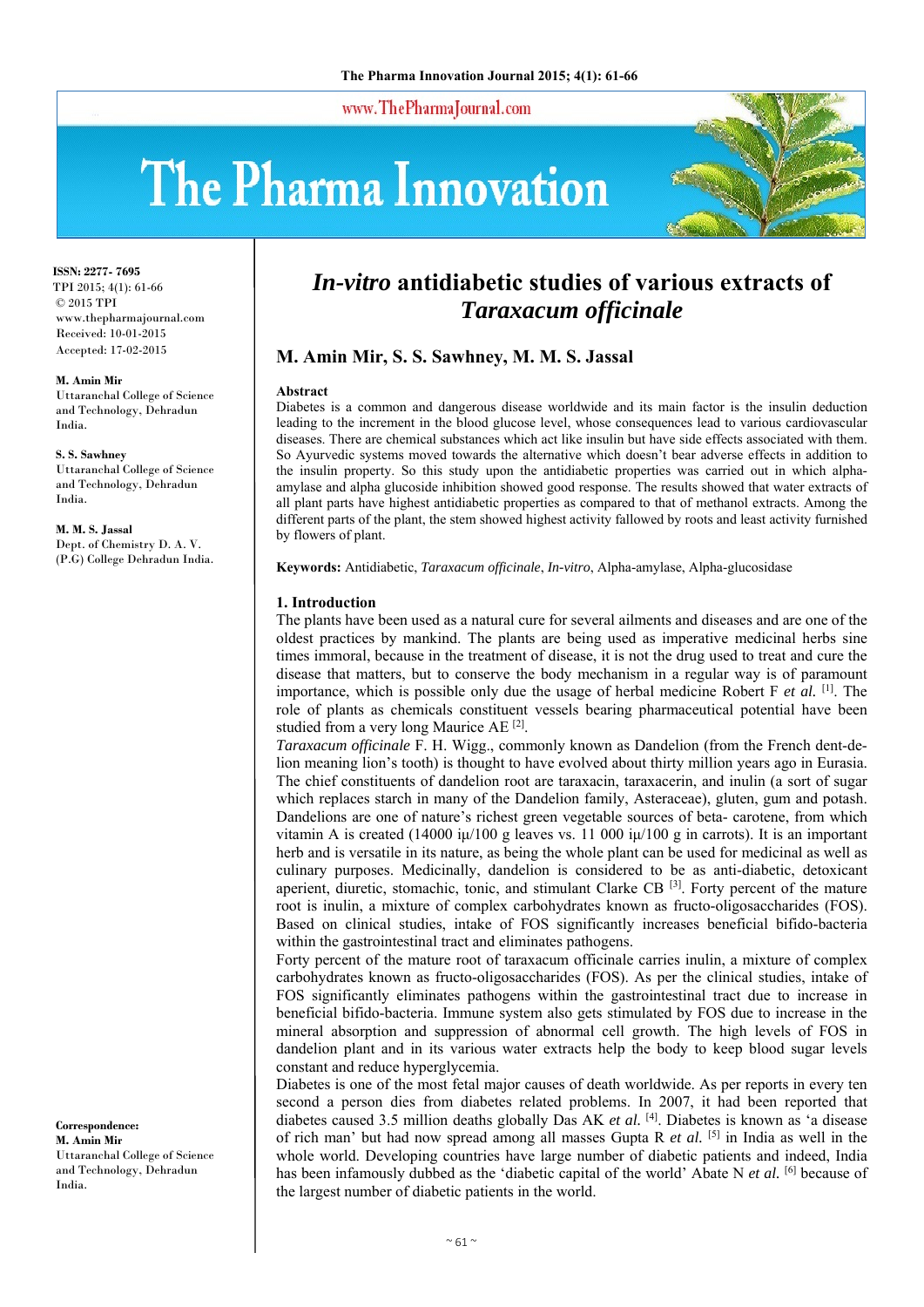# **2. Materials and Methods**

# **2.1 Plant materials**

The plant material was collected from Kupwara region of Kashmir and was authenticated from FRI Dehradun. The collection process was preferably done in the dry condition. Plant was weighed before and after the removal of unwanted material kept under shade at room temperature for the removal of extra moisture. The plant samples were air dried and grounded into uniform powder with a grinder. All the plants parts i.e. stem, flowers and roots were collected separately and were subjected to different operations individually.

## **2.2 Experimental**

All the chemicals used in this investigation were of analytical reagent (AR) grade and were purchased from Sigma Merck. De-ionized water was used for the complete study. All the glassware and equipment used for handling were stabilized properly prior to use.

#### **2.3 Extraction**

The extraction procedure was carried out first with methanol and then with water based upon their polarity index. The extraction was done by Soxhlet extraction method. A thimble was used in order to get the purest form of extract. 75 g of the root material was used for extraction, 60 g of flower and 95 g of stem plant material was used for extraction purpose. The extraction procedure was carried out separately for different plant parts in a same manner.

#### **2.4 Methodology**

#### *In vitro* **methods employed in antidiabetic studies Hamdan [7]**

# **Inhibition of alpha amylase enzyme**

A total of 500 μL of test samples and standard drug (100-1000 μg/ml) were added to 500 μl of 0.20 mM phosphate buffer (pH 6.9) containing α-amylase (0.5 mg/ml) solution and were incubated at 25 °C for 10 min. After these, 500 μL of a 1% starch solution in 0.02 M sodium phosphate buffer (pH 6.9) was added to each tube. The reaction mixtures were then incubated at 25 °C for 10 min. The reaction was stopped with 1.0 ml of 3, 5 di-nitro salicylic acid colour reagent. The test tubes were then incubated in a boiling water bath for 5 min, cooled to room temperature. The reaction mixture was then diluted after adding 10 ml distilled water and absorbance was measured at 540 nm. Control represent 100% enzyme activity and were conducted in similar way by replacing extract with vehicle Thalapaneni NR *et al.* and Heidari R *et al.* [8, 9].

#### **Inhibition of alpha-glucosidase enzyme**

The inhibitory activity was determined by incubating a solution of starch substrate (2% w/v maltose or sucrose) 1 ml with 0.2 M Tris buffer pH 8.0 and various concentration of plant extract for 5 min at 37 °C. The reaction was initiated by adding 1 ml of alpha-glucosidase enzyme (1U/ml) to it followed by incubation for 40 min at 35 °C. Then the reaction was terminated by the addition of 2 ml of 6N HCl. Then the intensity of the colour was measured at 540 nm Krishnaveni SB *et al.* [10].

## **Calculation of 50% Inhibitory Concentration (IC50)**

The concentration of the plant extracts required to scavenge 50% of the radicals (IC50) was calculated by using the percentage scavenging activities at five different concentrations of the extract. Percentage inhibition (I%) was calculated by

$$
I\% = (Ac-As)/Ac X 10
$$
 [11]

Where Ac is the absorbance of the control and as is the absorbance of the sample.

#### **2.5 Observation**

*In vitro* antidiabetic activity of alpha-amylase method of ACAROSE Standard of *Taraxacum officinale* 

| S. No | <b>Concentration of</b><br>Sample $(\mu g/ml)$ | % of Inhibition | $IC_{50}$ |
|-------|------------------------------------------------|-----------------|-----------|
|       | 00                                             | 0.00            |           |
|       | 20                                             | 35.12           |           |
|       | 40                                             | 56.22           | 32.55     |
|       | 60                                             | 74.23           |           |
|       | 80                                             | 87.22           |           |
|       |                                                | 93.97           |           |



*In vitro* antidiabetic activity of alpha-amylase method of Water Extract (Stem) of *Taraxacum officinale* 

| S. No | <b>Concentration of</b><br>Sample (µg/ml) | % of Inhibition | $IC_{50}$ |
|-------|-------------------------------------------|-----------------|-----------|
|       |                                           | 26.8            |           |
|       |                                           | 479             |           |
|       |                                           | 60.5            | 43.05     |
|       |                                           | 85.2            |           |
|       |                                           | 14 Z            |           |



*In vitro* antidiabetic activity of alpha glucosidase method of Water Extract (Stem) of *Taraxacum officinale*

| S. No | <b>Concentration of</b><br>Sample (µg/ml) | % of Inhibition | $IC_{50}$ |
|-------|-------------------------------------------|-----------------|-----------|
|       |                                           | 00.00           |           |
|       | 20                                        | 30.5            |           |
|       | 40                                        | 47.5            | 55.50     |
|       | 60                                        | 55.3            |           |
|       | 30                                        | 75.1            |           |
|       |                                           |                 |           |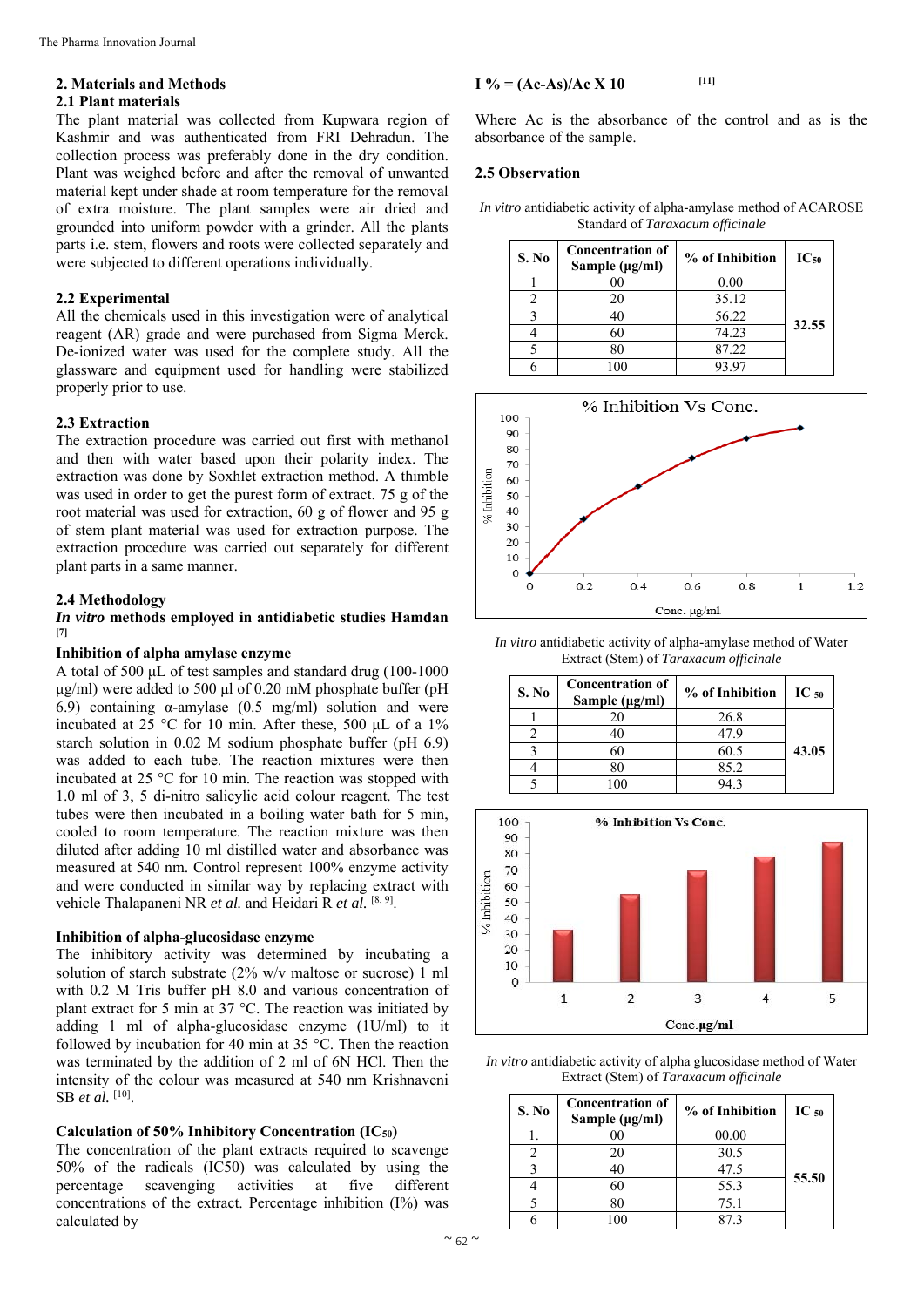

*In vitro* antidiabetic activity of alpha- amylase method of methanol Extract (Stem) of *Taraxacum officinale*

| S. No | <b>Concentration of</b><br>Sample $(\mu g/ml)$ | % of Inhibition | <b>IC50</b> |
|-------|------------------------------------------------|-----------------|-------------|
|       | 20                                             | 22.8            |             |
|       | 40                                             | 41.5            |             |
|       | 60                                             | 60.5            | 47.40       |
|       | 80                                             | 77.5            |             |
|       |                                                | 859             |             |



*In vitro* antidiabetic activity of alpha glucosidase method of methanol Extract (Stem) of *Taraxacum officinale*

| S. No | <b>Concentration of</b><br>Sample $(\mu g/ml)$ | % Of Inhibition | <b>IC50</b> |
|-------|------------------------------------------------|-----------------|-------------|
|       | 0.00                                           | 0.00            |             |
|       | 20                                             | 24.5            |             |
|       | 40                                             | 41.5            |             |
|       | 60                                             | 58.3            | 56.77       |
|       | 80                                             | 68.1            |             |
|       |                                                | 763             |             |



*In vitro* antidiabetic activity of alpha- amylase method of Water Extract (Root) of *Taraxacum officinale*

| S. No | <b>Concentration of</b><br>Sample $(\mu g/ml)$ | % of Inhibition | $IC_{50}$ |
|-------|------------------------------------------------|-----------------|-----------|
|       | 20                                             | 31.7            |           |
|       | 40                                             | 43.9            |           |
|       | 60                                             | 55.2            | 52.00     |
|       | 80                                             | 69.5            |           |
|       | 00                                             | 874             |           |



*In vitro* antidiabetic activity of alpha glucosidase method of Water Extract (Root) of *Taraxacum officinale*

| S. No | <b>Concentration of</b><br>Sample ( $\mu$ g/ml) | % Of Inhibition | $IC_{50}$ |
|-------|-------------------------------------------------|-----------------|-----------|
|       | 0.00                                            | 0.00            |           |
|       | 20                                              | 24.5            |           |
|       |                                                 | 41.5            |           |
|       |                                                 | 58.3            | 51.55     |
|       |                                                 | 68.1            |           |
|       |                                                 | 783             |           |



*In vitro* antidiabetic activity of alpha amylase method of methanol Extract (Root) of *Taraxacum officinale*

| S. No | <b>Concentration of</b><br>Sample $(\mu g/ml)$ | % of Inhibition | $IC_{50}$ |
|-------|------------------------------------------------|-----------------|-----------|
|       |                                                | 30.5            |           |
|       |                                                | 48.8            |           |
|       |                                                | 67.1            | 51.75     |
|       |                                                | 75.6            |           |
|       |                                                |                 |           |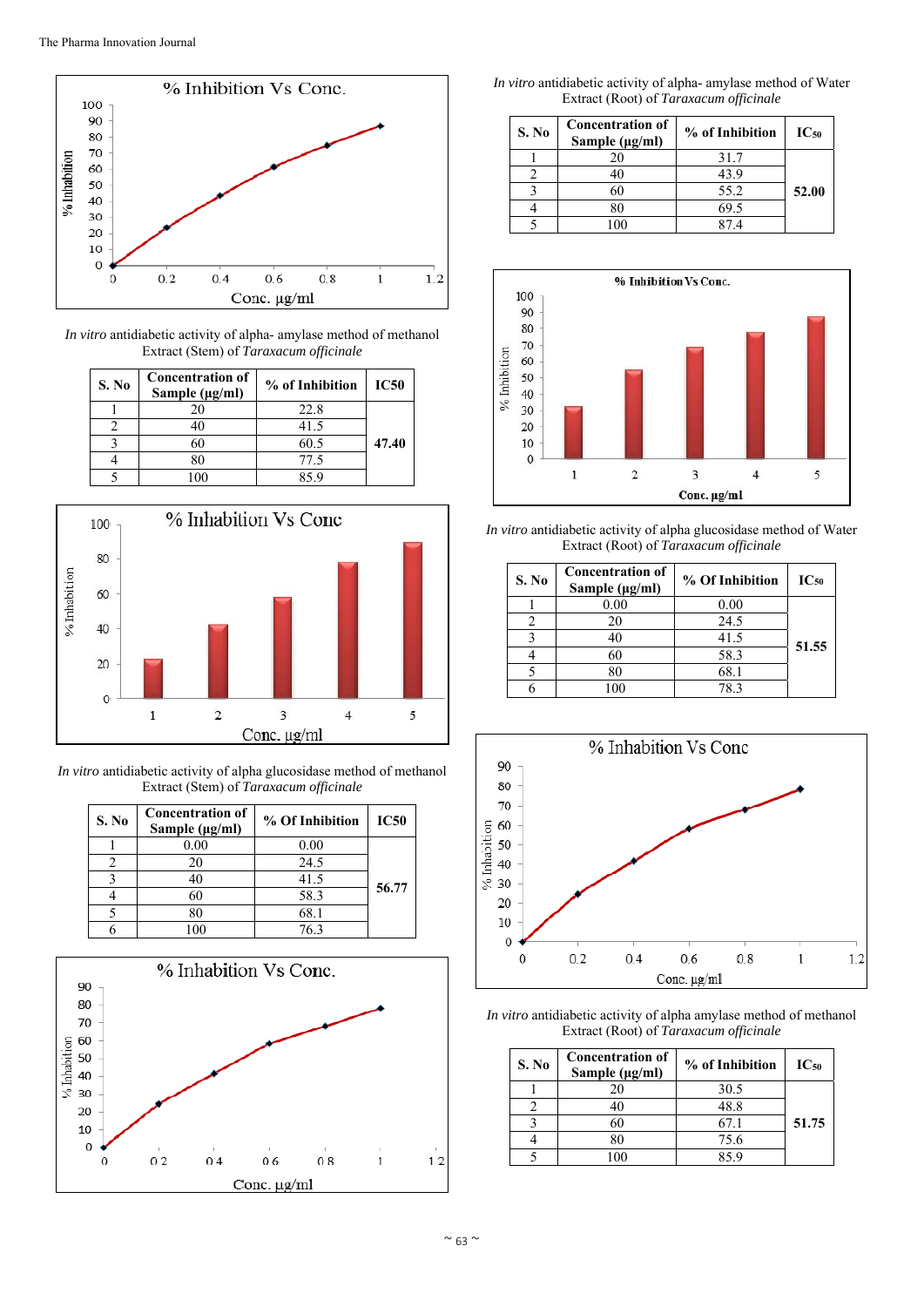

*In vitro* antidiabetic activity of alpha glucosidase method of methanol Extract (Root) of *Taraxacum officinale*

| S. No | <b>Concentration of</b><br>Sample $(\mu g/ml)$ | % Of Inhibition | $IC_{50}$ |
|-------|------------------------------------------------|-----------------|-----------|
|       | 0.00                                           | 0.00            |           |
|       | 20                                             | 25.1            |           |
|       | 40                                             | 42.7            | 53.20     |
|       | 60                                             | 60.3            |           |
|       | 80                                             | 69.5            |           |
|       |                                                | 781             |           |



*In vitro* antidiabetic activity of alpha amylase method of Water (Flower) Extract of *Taraxacum officinale*

| S. No | <b>Concentration of</b><br>Sample (ml) | % of Inhibition | $IC_{50}$ |
|-------|----------------------------------------|-----------------|-----------|
|       |                                        | 25.5            |           |
|       |                                        | 41. I           |           |
|       |                                        | 52.1            | 57.00     |
|       |                                        | 68.5            |           |
|       |                                        | 75.5            |           |



*In vitro* antidiabetic activity of alpha glucosidase method of Water Extract (Flower) of *Taraxacum officinale*

| S. No | <b>Concentration of</b><br>Sample (ml) | % Of Inhibition | $IC_{50}$ |
|-------|----------------------------------------|-----------------|-----------|
|       | 0.00                                   | 0.00            |           |
| 2     | 20                                     | 22.2            |           |
| ٩     | 40                                     | 40.6            | 54.35     |
|       | 60                                     | 55.5            |           |
|       | 80                                     | 73.3            |           |
|       | 00                                     | 814             |           |



*In vitro* antidiabetic activity of alpha amylase method of methanol (Flower) Extract of *Taraxacum officinale* 

| S. No | <b>Concentration of</b><br>Sample (ml) | % of Inhibition | $IC_{50}$ |
|-------|----------------------------------------|-----------------|-----------|
|       | 20                                     | 26.1            |           |
|       | 40                                     | 39.1            |           |
|       | 60                                     | 49.3            | 61.50     |
|       | 80                                     | 57.5            |           |
|       |                                        | 69 R            |           |



*In vitro* antidiabetic activity of alpha glucosidase method methanol (Flower) Extract of *Taraxacum officinale*

| S. No | <b>Concentration of</b><br>Sample (ml) | % Of Inhibition | $IC_{50}$ |
|-------|----------------------------------------|-----------------|-----------|
|       | 0.00                                   | 0.00            |           |
|       | 20                                     | 20.3            |           |
|       |                                        | 38.5            | 51.40     |
|       |                                        | 60.5            |           |
|       |                                        | 74.2            |           |
|       |                                        | 832             |           |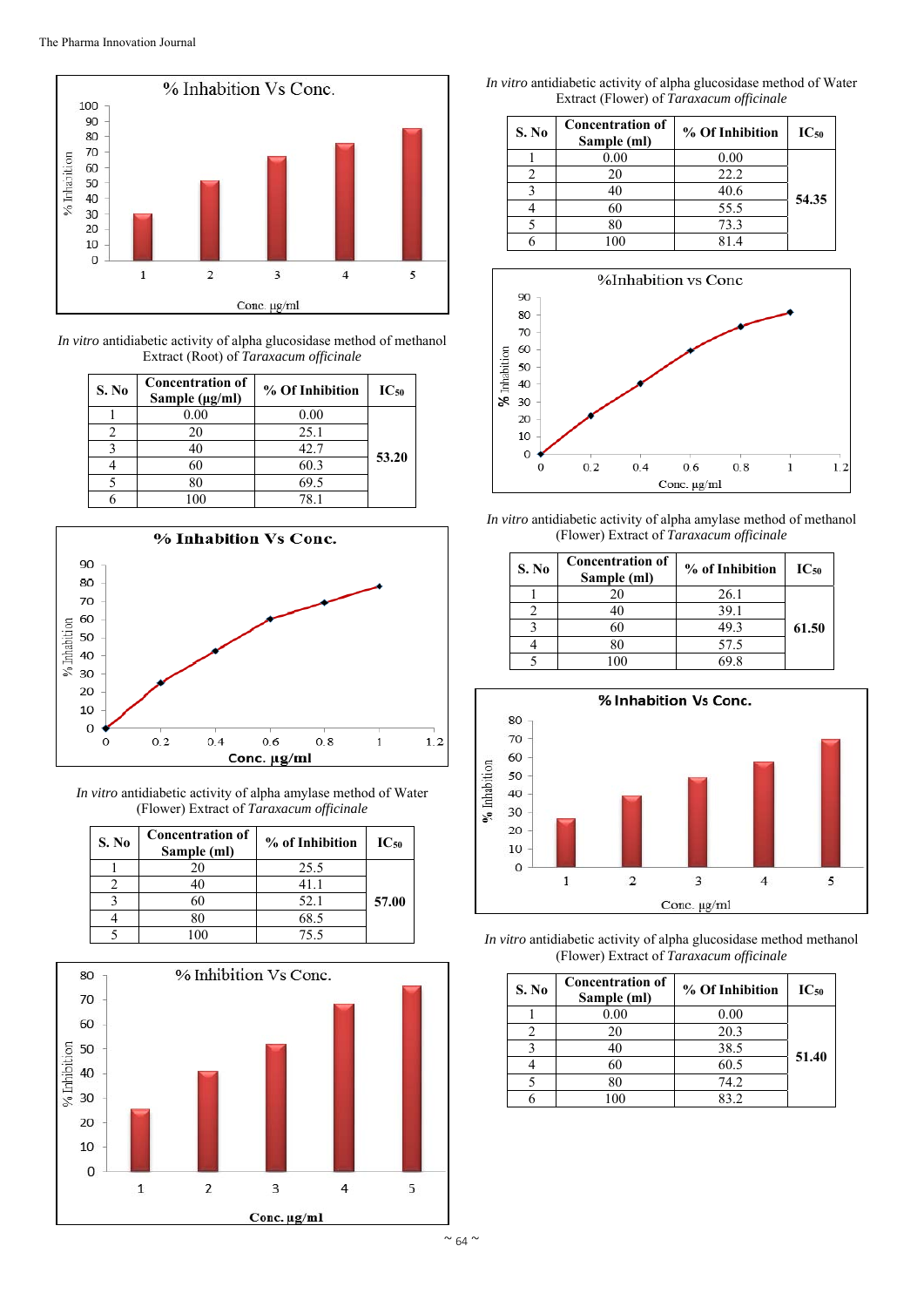

# **3. Results**

As per the results obtained from the respective study it is being shown that there was a dose-dependent increase in percentage inhibitory activity against alpha amylase enzyme. The percentage inhibition value correspondingly increases with increase in the dose concentration as shown in the respective tables and graphs. The water extracts of all the plant parts (Roots, Flower, and Stem) showed marginally more inhibitory effect as compared to the methanol extracts which could be due the more ionic constituents being found in the water extracts than in the methanol extracts.

Among the all parts of the plant the stem showed the highest overall inhibitory effect of both (**alpha amylase + alpha glucosidase)** as an average of about 87.2% fallowed by roots showing nearly 81.7% inhibition, and flowers showed the least inhibitory effect of about 77.47%.

The inhibition percentage of alpha amylase was found to be 85.73% by water extracts and 84.23% by methanol extracts, similarly the percentage inhibition of alpha glucosidase was found to be 78.38% by water extracts and of 79.93% by methanol extracts. In total it is being shown that *Taraxacum officinale* have more profound effect upon alpha amylase enzyme than on the alpha glucoside enzyme.

# **4. Discussion**

Diabetes mellitus is a metabolic disorder and the key factor for its control is insulin. Lack of insulin in the body of an organism affects carbohydrate, fat and protein metabolism Rajiv Gandhi G *et al.* [12]. The control over diabetes mellitus without side effects is a challenge to medical community. Synthetic inhibitor causes side effect such as abdominal pain, diarrhea and soft faeces in the colon. The inhibition of alphaamylase and alpha-glucosidase would delay the degradation of carbohydrate, which causes a decrease in the absorption of glucose; as a result the elevation of postprandial blood glucose level reduces Rhabaso Lhoret R *et al.* [13].

The inhibitors of Alpha-glucosidase retard the digestion of carbohydrates and slow down the absorption. Acarbose and miglitol are known to be the competitive inhibitor of  $\alpha$ glucosidases and reduces absorption of starch and disaccharides Davis SN *et al*. [14]. Hence the therapeutic approaches for reducing postprandial (PP) blood glucose levels in patient with diabetes mellitus is to prevent absorption of carbohydrate after food intake. Postprandial blood glucose level in diabetic patients gets increased due to the inhibition of two of these two enzymes ( $\alpha$ -amylase and  $\alpha$ -glucosidases) Conforti F *et al*. [15]. The α- amylase inhibitors also act as an anti-nutrients and obstructs the digestion and absorption of carbohydrates. Acarbose as being a complex oligosaccharide delays the digestion of carbohydrates and inhibits the action of pancreatic amylase in breakdown of starch.

In the present study, research has been carried out to evaluate the inhibiting potential of alpha-glucosidase and alphaamylase. The present finding reveals that *Taraxacum officinale*  efficiently inhibits both alpha-amylase and alpha-glucosidase. The water extracts although showed higher inhibition potential than that of methanol, and also it was found that plant responded more towards alpha amylase than that of alpha glucosidase.

# **5. Conclusion**

The present study revealed that methanol and water extracts of *Taraxacum officinale* exhibit considerable α-amylase and αglucosidase inhibitory activities. Further, this study supports that the concerned plant can be used as an ethnomedicine for management of diabetes.

# **6. References**

- 1. Robert F, Barnes C, Jerry N, Kenneth JM, Michael C. Forages: The Science of Grassland Agriculture. Wiley-Blackwell, 2007, 11.
- 2. Maurice AE. Some common locations of Dandelion in Africa. African handbooks, 2003, 12.
- 3. Clarke CB. Edible and useful plants of California. Berkeley: University of California press, 1997, 191.
- 4. Das AK, Rai. A world without diabetes and its complications: A preventive program. In: Jayaram BM (Ed.), Type 2 Diabetes and its complications (A preventive program. Microlabe limited: Bangalore, 2008, 1-2.
- 5. Gupta R, Misra A. Type 2 diabetes in India: regional disparities. British Journal of Diabetes and Vascular Disease 2007; 7:12-16.
- 6. Abate N, Chandalia M. Ethnicity, type 2 diabetes & migrant Asian Indians. Indian Journal of Medical Research 2007; 125:251-258.
- 7. Hamdan, Afifi FU. Studies on the *in vitro* and *in vivo* hypoglycemic activities of some medicinal plants used in treatment of diabetes in Jordanian traditional medicine. Journal of Ethnopharmacology 2004; 93:117-121.
- 8. Thalapaneni NR, Chidambaram KA, Ellappan T, Sabapati ML, Mandal SC. Inhibition of carbohydrate digestive enzymes by Talinum portulacifolium (Forssk) leaf extract. Journal of Complementary and Integrative Medicine 2008; 5(1):1-10.
- 9. Heidari R, Zareae S, Heidarizadeh M. Extraction, Purification, and Inhibitory Effect of Alpha-Amylase Inhibitor from Wheat (*Triticum aestivum* Var. Zarrin). Pakistan Journal of Nutrition 2005; 4(2):101-105.
- 10. Krishnaveni SB. Theymoli, Sadasivam S. Phenol Sulphuric Acid method. Food Chem 1984; 15:229.
- 11. Shai LJ, Masoko P, PMokgotho M, Magano S, Mogale MA, Boaduo N *et al.* Yeast alpha glucosidase inhibitory and antioxidant activities of six medicinal plants collected in Phalaborwa, South Africa. South African J Bot 2010; 76:465-470.
- 12. Rajiv GG, Sasikumar P. Antidiabetic effect of *Merremia emarginata* Burm*.* F. In Streptozotocin induced diabetic rats. Asian. Paci J Tropi Biomedicine 2012; 2:281-286.
- 13. Rhabaso LR, Chiasson JL. Glucosidase inhibitors. In: Defronzo RA, Ferrannini E, Keen H, Zimmet P. (Eds.), International Textbook of Diabetes Mellitus, Vol. 1, Edn 3, John Wiley and Sons Ltd., UK, 2004, 901-914.
- 14. Davis SN, Granner DK. Insulin, oral hypoglycemic agents and the pharmacology of endocrine pancreas. In: Brunton